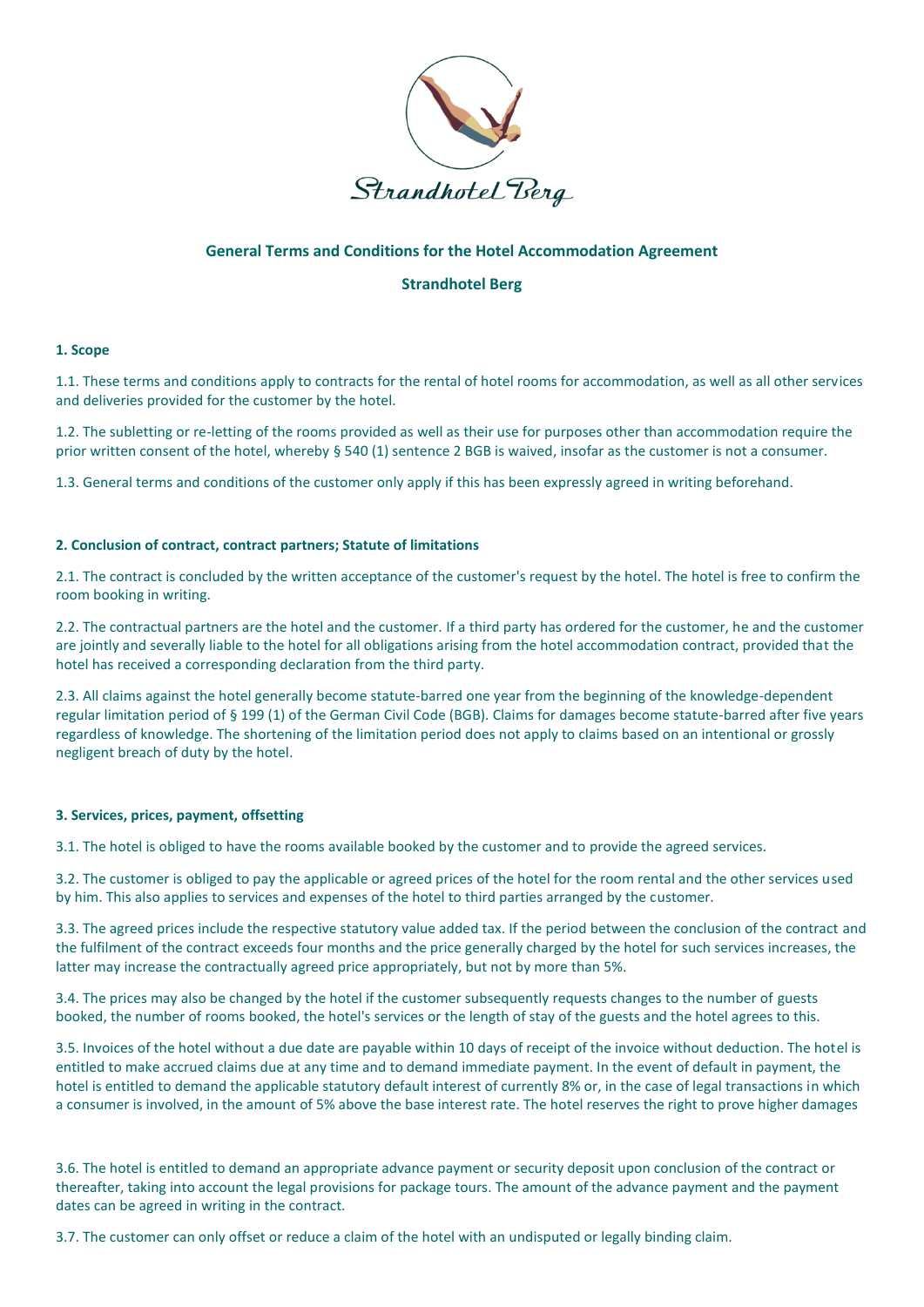

## **4. Resignation of the customer (cancellation) / Failure to use the hotel's services**

4.1. Cancellation by the customer of the contract concluded with the hotel requires the hotel's written consent. If this is not done, the price agreed in the contract is to be paid even if the customer does not make use of the contractual services. This does not apply in the event of a breach of the hotel's obligation to take into account rights, legal interests and interests of the customer, if he can no longer reasonably be expected to adhere to the contract or if he is entitled to any other statutory or contractual right of withdrawal.

4.2. If an appointment for free withdrawal from the contract has been agreed in writing between the hotel and the customer, the customer can withdraw from the contract until then, without triggering payment or compensation claims by the hotel. The customer's right of withdrawal expires, if he does not exercise his right to withdraw from the hotel in writing by the agreed date, unless there is a case of withdrawal by the customer in accordance with number 4.1 sentence 3.

4.3. In the case of rooms not used by the customer, the hotel must offset the income from other rental of the rooms as well as the saved expenses.

4.4. The hotel is free to demand the contractually agreed remuneration and to flat-rate the deduction for saved expenses. In this case, the customer is obliged to pay 90% of the contractually agreed price for bed and breakfast. The customer is free to prove that the above-mentioned claim has not arisen or has not arisen in the required amount.

4.5. All bookings made directly with the hotel can be changed or cancelled free of charge up to 7 days before your arrival date. If cancelled, modified or in case of no-show, 80% of the total amount of the booked services will be charged.

### **5. Resignation of the hotel**

5.1. If a right of free withdrawal of the customer has been agreed in writing within a certain period, the hotel is entitled to withdraw from the contract during this period if there are inquiries from other customers for the contractually booked rooms and the customer does not waive his right to withdraw from the contract upon request of the hotel.

5.2. If an agreed advance payment or an advance payment requested in accordance with No. 3.6 is not made even after a reasonable grace period set by the hotel has expired, the hotel is also entitled to withdraw from the contract.

5.3.Furthermore, the hotel is entitled to withdraw from the contract extraordinarily for objectively justified reasons, for example if force majeure or other circumstances for which the hotel is not responsible make the fulfilment of the contract impossible; rooms are booked under misleading or false indication of essential facts, e.g. the person of the customer or the purpose; the hotel has justified reason to believe that the use of the hotel service could endanger the smooth business operations, the security or the reputation of the hotel in public, without this being attributable to the control or organizational area of the hotel; there is a violation of clause 1.2 above.

5.4. In the event of justified withdrawal by the hotel, the customer shall not be entitled to claim for damages.

#### **6. Room provision, handover and return**

6.1. The customer does not acquire any claim to the provision of certain rooms.

6.2. Booked rooms are available to the customer from 3:00 p.m. on the agreed day of arrival. The customer is not entitled to earlier provision of the rooms.

6.3. On the agreed departure date, the rooms must be vacated and made available to the hotel by 11:00 a.m. at the latest. Thereafter, due to the late vacating of the room, the hotel can charge 50% of the full accommodation price (list price) for its use beyond the contract up to 6 p.m., from 6 p.m. 100% can be charged. This does not justify contractual claims by the customer. He is free to prove that the hotel has no or a significantly lower claim for usage fee.